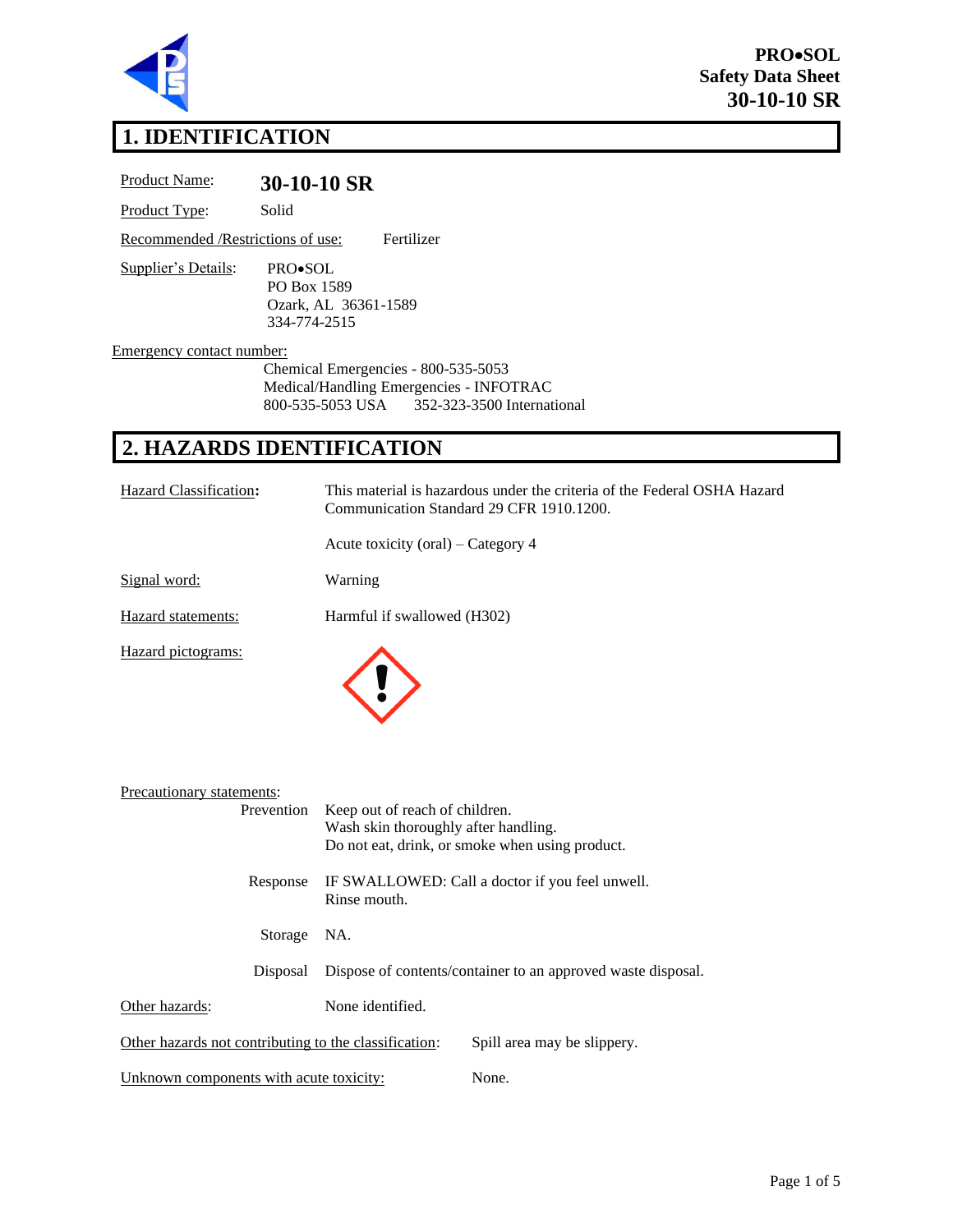

# **3. COMPOSITION/INFORMATION ON INGREDIENTS**

This product is a mixture

| Chemical name/component | CAS#            | Concentration |
|-------------------------|-----------------|---------------|
| Urea                    | $57-13-6$       | $>25 - 40\%$  |
| Ureaform Polymer        | $9011 - 05 - 6$ | $>15 - 30\%$  |
| Potassium Nitrate       | 7757-79-1       | $>15 - 30\%$  |
| Monoammonium Phosphate  | 7722-76-1       | $>10 - 25\%$  |
| Iron Sulfate            | 7720-78-7       | $>1 - 5\%$    |

#### **4. FIRST-AID MEASURES**

Description of first aid measures:

Eye Contact --If in eyes: Flush with water for 15 minutes. Call a doctor for treatment if irritation persists. Skin Contact - If on skin: Wash thoroughly with soap and water. Launder clothing before reuse. Inhalation -- If inhaled: Remove affected person from source of exposure. Call 911 if breathing is difficult. Ingestion -- If ingested: Do not induce vomiting. Get medical attention. Have the product label with you when calling a doctor or going for treatment.

Indication of any immediate medical attention and special treatment needed: No additional information available.

# **5. FIRE-FIGHTING MEASURES**

| Extinguishing media:             |                                                                               |
|----------------------------------|-------------------------------------------------------------------------------|
| Suitable extinguishing media:    | Water fog, foam or spray, dry chemical, carbon dioxide, sand                  |
| Unsuitable extinguishing media:  | None                                                                          |
| Special hazards arising from the | Material is not combustible. Product packaging is not self-ignitable, but may |
| substance or mixture:            | support combustion.                                                           |
|                                  |                                                                               |
| Advice for firefighters:         |                                                                               |
| Fire fighting instructions:      | Use extinguishing media appropriate for the surrounding materials.            |
| Protection during                | Wear appropriate protective equipment and self-contained breathing apparatus  |
| firefighting:                    | (SCBA) with a full face-piece operated in positive pressure mode.             |
|                                  |                                                                               |
| Other information:               | Do not allow run-off from fire-fighting to enter drains or water courses.     |
|                                  |                                                                               |

# **6. ACCIDENTAL RELEASE MEASURES**

Personal precautions, protective equipment, and emergency procedures:

Use protective equipment to prevent contact with skin and eyes or inhalation of dust. Use site specific emergency procedures if product is released. Prevent entry to sewers and public surface waters per site specific containment procedures.

Methods and material for containment and cleaning up:

Use mechanical means. Store material in suitable containers for recycle or disposal. Minimize dust generation.

# **7. HANDLING AND STORAGE**

| Precaution for safe handling: | Avoid contact with skin and eyes. After handling, wash hands thoroughly with<br>soap and water. Avoid generating and breathing dust. Wash before eating and<br>drinking. |
|-------------------------------|--------------------------------------------------------------------------------------------------------------------------------------------------------------------------|
| Safe Storage conditions:      | Store in a dry, cool, and well-ventilated area. Protect from weather.                                                                                                    |
| Incompatible materials:       | Strong alkaline or acid compounds.                                                                                                                                       |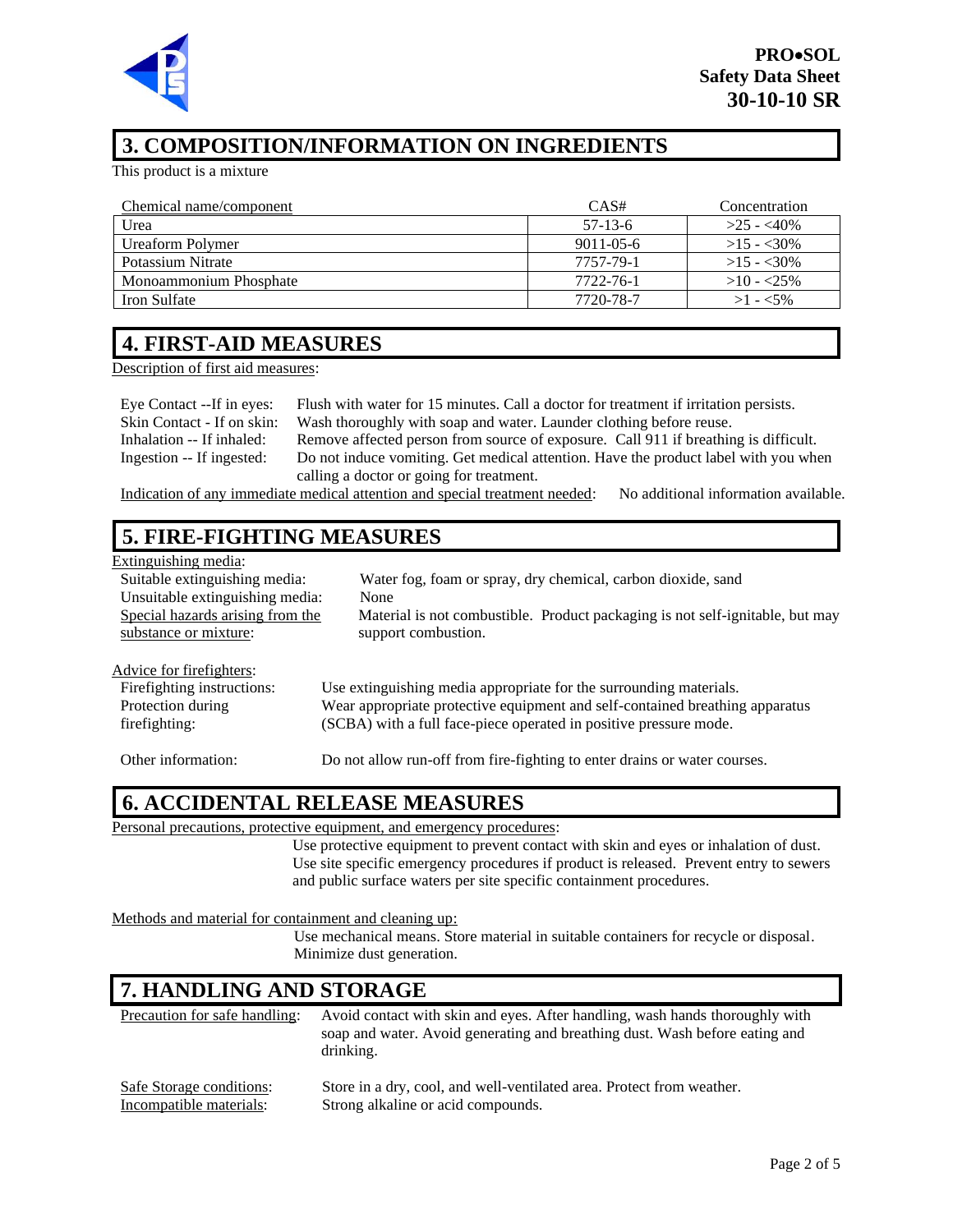

### **8. EXPOSURE CONTROL/PERSONAL PROTECTION**

| Exposure limits are listed below, if they exist: |                                                                       |                 |                                                                              |
|--------------------------------------------------|-----------------------------------------------------------------------|-----------------|------------------------------------------------------------------------------|
| Component                                        | Regulation                                                            | Type of listing | Value/Notation                                                               |
| $Dust - inhalable particles$                     | <b>ACGIH</b>                                                          | <b>TWA</b>      | $10 \text{ mg/m}^3$                                                          |
| $Dust$ – respirable particles                    | <b>ACGIH</b>                                                          | <b>TWA</b>      | $3 \text{ mg/m}^3$                                                           |
| Engineering controls:                            | Use adequate ventilation to prevent exposure.                         |                 |                                                                              |
| Personal protective measures:                    |                                                                       |                 |                                                                              |
| Hand protection:                                 | Wear suitable protective gloves to prevent direct exposure.           |                 |                                                                              |
| Eye protection:                                  | Safety glasses with side shields or tight fitting goggles.            |                 |                                                                              |
| Skin and body protection:                        | Wear long sleeved clothing or other suitable clothing to prevent skin |                 |                                                                              |
|                                                  | exposure.                                                             |                 |                                                                              |
| Respiratory protection:                          | Where dust is generated and appropriate engineering controls cannot   |                 |                                                                              |
|                                                  |                                                                       |                 | maintain acceptable levels, use appropriate respiratory protection equipment |
|                                                  | to prevent inhalation of materials.                                   |                 |                                                                              |
| Special requirements for PPE,                    | No specialty PPE requirements beyond those previously identified.     |                 |                                                                              |
| protective clothing or respirators:              |                                                                       |                 |                                                                              |

### **9. PHYSICAL AND CHEMICAL PROPERTIES**

| Physical state:              | Solid                       | Vapor pressure:        | <b>NA</b>                |
|------------------------------|-----------------------------|------------------------|--------------------------|
| Color:                       | Pale Blue                   | Vapor density:         | <b>NA</b>                |
| Odor:                        | <b>Odorless</b>             | Relative density       | $50$ lbs/ft <sup>3</sup> |
| Odor threshold:              | NA.                         | Solubility:            | 100% soluble in water    |
| pH:                          | 4.0-5.0 at 5% concentration | Partition coefficient: | <b>NA</b>                |
| Melting point/freezing       | NA.                         | Auto ignition temp:    | <b>NA</b>                |
| point:                       |                             |                        |                          |
| Initial boiling point/range: | NA                          | Decomposition temp:    | <b>NA</b>                |
| Flashpoint:                  | NA.                         | Viscosity:             | <b>NA</b>                |
| Evaporation rate:            | <b>NA</b>                   |                        |                          |
| Flammability (solid gas):    | <b>NA</b>                   |                        |                          |
| Upper/lower flammability     | <b>NA</b>                   |                        |                          |
| or explosive limits:         |                             |                        |                          |

Other information: No additional information.

# **10. STABILITY AND REACTIVITY**

Reactivity: This product is stable under normal conditions of use, storage and transport.

Chemical stability: This product is stable at ambient temperatures and atmospheric pressures.

Other:

Hazardous reactions: None determined.

Conditions to avoid: Avoid high temperatures. Prevent contact with moisture or incompatible materials.

Incompatible materials: Strong alkaline or acid compounds.

Hazardous decomposition products: Metal and sulfur fumes when excessive heat is applied.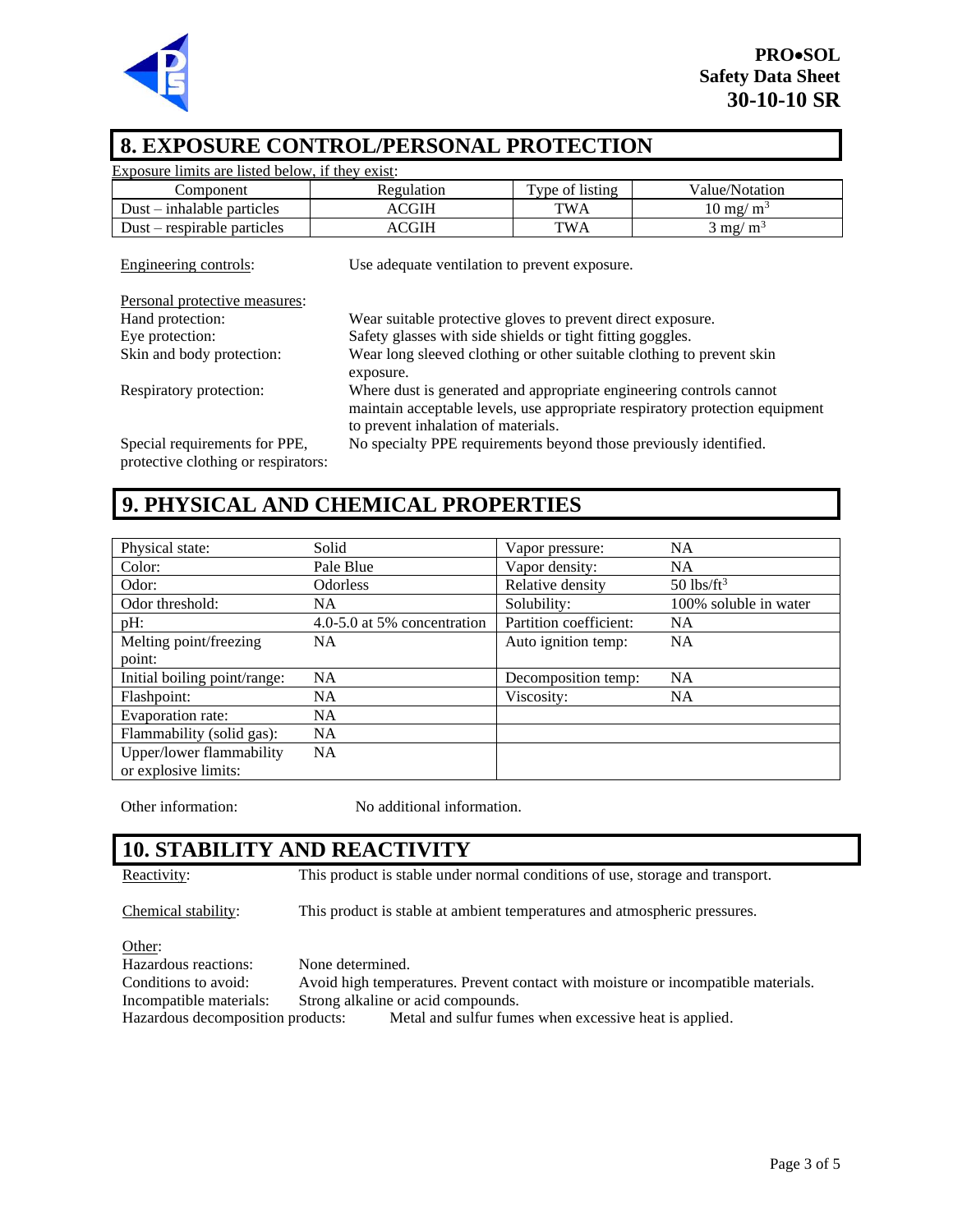**PRO**•**SOL Safety Data Sheet 30-10-10 SR**



### **11. TOXICOLOGICAL INFORMATION**

| Likely routes of exposure:                                         | Inhalation, Ingestion, Skin contact, Eye contact                                                  |
|--------------------------------------------------------------------|---------------------------------------------------------------------------------------------------|
| Symptoms/injuries after inhalation:                                | High concentrations of dust may irritate the throat and<br>respiratory system and cause coughing. |
| Symptoms/injuries after Ingestion:                                 | Harmful if swallowed.                                                                             |
| Symptoms/injuries after skin contact:                              | Prolonged contact may cause skin irritation                                                       |
| Symptoms/injuries after eye contact:                               | Dust may cause eye irritation.                                                                    |
| Acute toxicity:                                                    | Mixture based on components' toxicity.                                                            |
| Reproductive toxicity:                                             | No relevant data found.                                                                           |
| Specific Target Organ Toxicity-S E:                                | No relevant data found.                                                                           |
| Specific Target Organ Toxicity-R E:                                | No relevant data found.                                                                           |
| Carcinogenicity:                                                   | Not classified.                                                                                   |
| NTP (National Toxicology Program):                                 | Not classified.                                                                                   |
| IARC (International Agency for Research on Cancer):                | Not classified.                                                                                   |
| ACGIH (American Conference of Governmental Industrial Hygienists): | Not classified.                                                                                   |
|                                                                    |                                                                                                   |

### **12. ECOLOGICAL INFORMATION**

| Toxicity:                      | No testing data available.                                 |
|--------------------------------|------------------------------------------------------------|
| Persistence and degradability: | No data is available on the degradability of this product. |
| Bioaccumulative potential:     | No data is available.                                      |
| Mobility in soil:              | No data is available.                                      |
| Other adverse effects:         | No further relevant information available.                 |

### **13. DISPOSAL CONSIDERATIONS**

Waste treatment methods: Recommend recycling excess product if at all possible. Avoid sewage and landfill disposal. Place contaminated material in suitable, labeled containers for disposal. See section 8 for exposure control information.

# **14. TRANSPORT INFORMATION**

#### **DOT: Not regulated for transport**

This information is not intended to convey all specific regulatory or operational requirements/information relating to this product. Transportation classifications may vary by container volume and may be influenced by regional or country variations in regulations. It is the responsibility of the transporting organization to follow all applicable laws, regulations and rules relating to the transportation of the material.

# **15. REGULATORY INFORMATION**

**OSHA Hazard Communication Standard**: This product is a "Hazardous Chemical" as defined by the OSHA

Hazard Communication Standard, 29 CFR 1910.1200.

Ingredients listed on TSCA inventory: Yes

CERCLA Section 103 Hazardous Substances: Ferrous Sulfate

EPCRA Section 311/312 Hazard Categories: Acute toxicity (oral) EPCRA Section 313 Toxic Release Inventory: No

California Proposition 65 (Safe Drinking Water and Toxic Enforcement Act of 1986):

This product contains no listed substances known to the State of California to cause cancer, birth defects or other reproductive harm, at levels which would require a warning under the statute.

Micronutrient Approvals / Registrations: California Department of Food and Agriculture (CDFA):

Company Registration# 11871